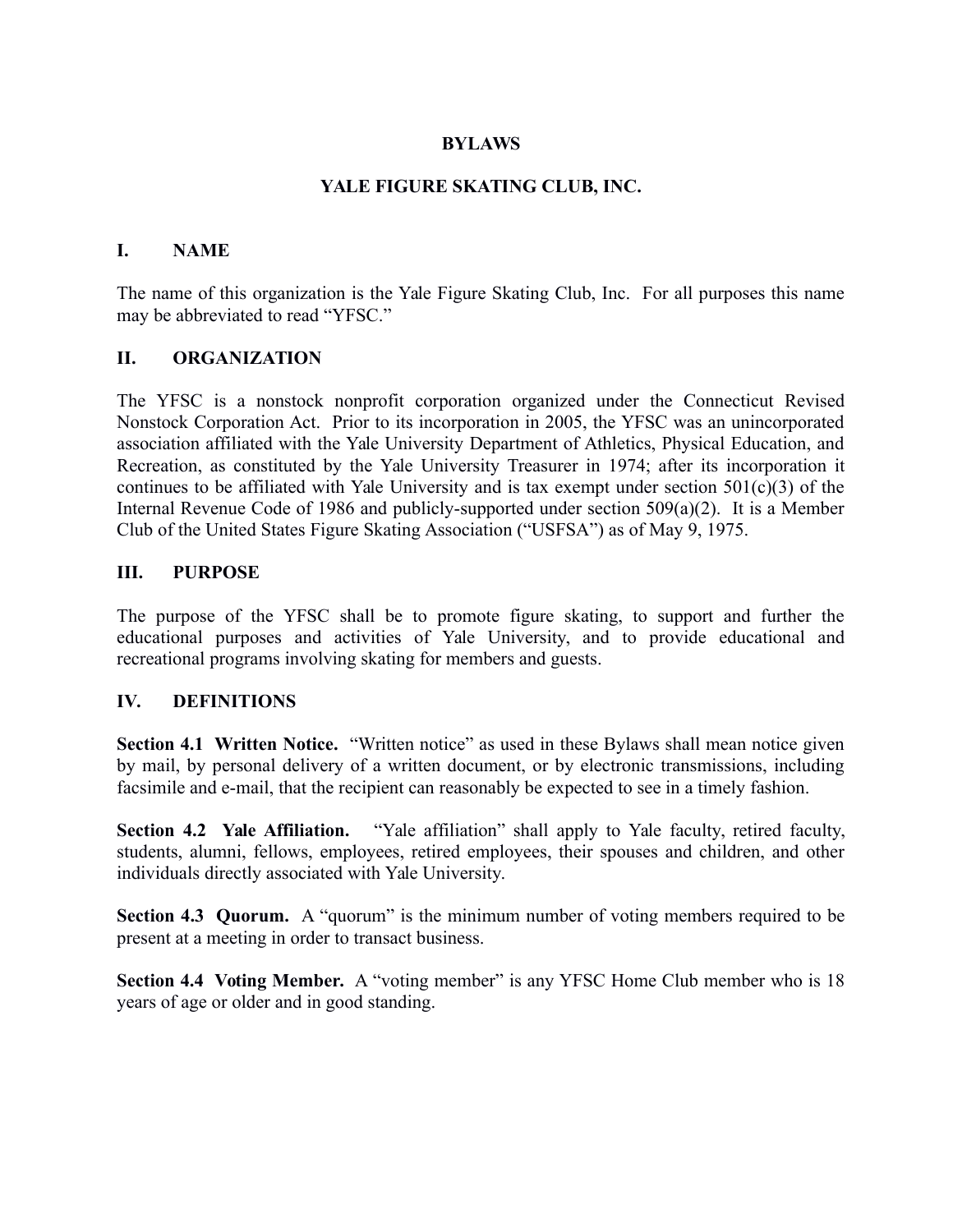### **V. MEMBERSHIP, DUES, and FEES**

**Section 5.1 Classes of Members**. There shall be four classes of members: Home Club Members (Yale Affiliation), Home Club Members (Community), Non-Home Club Members (Yale Affiliation), and Non-Home Club Members (Community).

**5.1.1 Home Club Members**. Home Club membership shall be open to any individual who has registered with the USFSA as a YFSC Home Club member or a YFSC Basic Skills member. A Home Club member may not designate any other figure skating club as a "home club" as permitted by USFSA. There shall be two kinds of Home Club Members as follows:

**(a) Home Club Members (Yale Affiliation)**. This membership category shall consist of Home Club members having Yale affiliation.

**(b) Home Club Members (Community)**. This membership category shall be open to other individuals with an interest in figure skating at Yale University at the discretion of the Board of Directors.

**5.1.2 Non-Home Club Members.** Non-Home Club Membership shall be open to those other individuals who have an interest in furthering the purposes of YFSC but who have designated another figure skating club as their "home club" for purposes of USFSA. There shall be two kinds of Non-Home Club Members as follows:

**(a) Non-Home Club Members (Yale Affiliation)**. This membership category shall consist of Non-Home Club members having Yale affiliation.

**(b) Non-Home Club Members (Community)**. This membership category shall be open to other individuals with an interest in figure skating at Yale University at the discretion of the Board of Directors.

**Section 5.2 Dues and Fees.** Members and guests may participate in programs offered by YFSC. The Board will adopt, and may revise from time to time, a fee schedule for annual dues and for participation in programs. The fee schedule may vary, in the discretion of the Board, according to the class of member and for nonmembers.

**Section 5.3 USFSA Rules and Regulations**. All YFSC members are subject to current USFSA rules and regulations regarding compulsory membership in USFSA. Any YFSC member may join USFSA as a YFSC Home Club member as permitted by USFSA.

**Section 5.4 Meetings of Home Club Members**. Meetings of Home Club members shall be held from time to time as provided below. The Annual Meeting shall generally be held each year at a time and place designated by the Board of Directors. Special Meetings may be called at any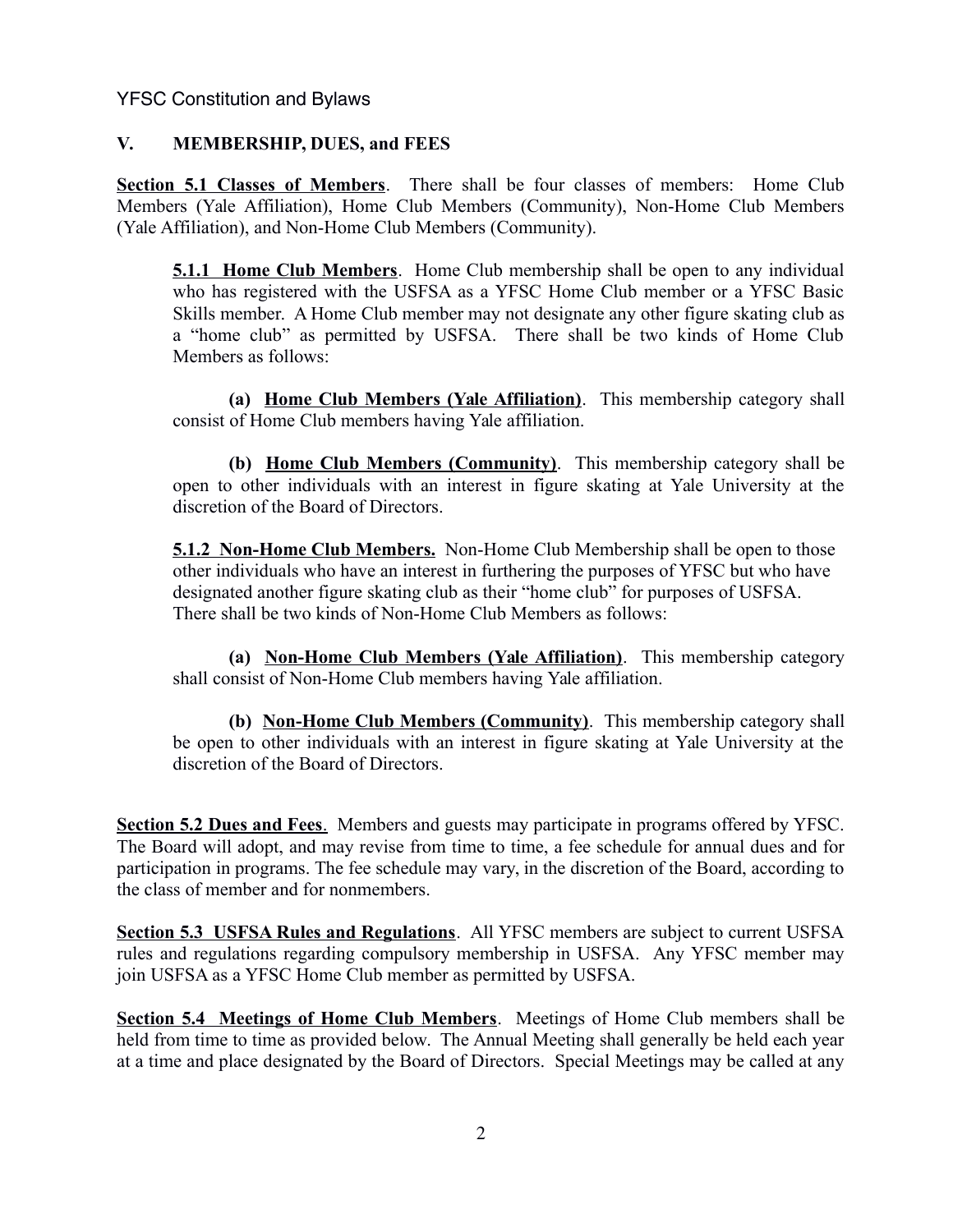time by the President or the Board and shall be called upon receipt of a written request signed by 10% of the voting membership.

Written notice of the time and place of each meeting shall be given to YFSC voting members at least ten (10) days in advance of a meeting. Meetings of Home Club members shall be chaired by the President or his designee.

 **Section 5.6 Quorum and Voting**. Each YFSC voting member shall have one vote. Those voting members present at a duly noticed meeting shall constitute a quorum, and a majority vote by those present and voting shall carry a motion, unless a greater vote is required by law, the Certificate of Incorporation, or these Bylaws.

# **VI. BOARD OF DIRECTORS**

**Section 6.1 Duties and Composition of Board.** The YFSC shall be managed by its Board of Directors ("Board") in accordance with the YFSC Certificate of Incorporation and Bylaws and also with USFSA Bylaws. The Board shall set policy for the general operation of the Club and its activities. It shall be responsible for skating instruction, the designation of times and fees for YFSC skating sessions, the organization of events such as tests, shows, and competitions, and the assignment of responsibility for the conduct at these sessions. The Board shall consult with the Yale University Department of Athletics as needed.

The YFSC Board shall be composed of between eight (8) and fourteen (14) Directors. Up to thirteen (13) Directors shall be elected (the "elected Directors"). In addition, one (1) Director shall be appointed by the Secretary of Yale University or the Secretary's designee.

Each elected Director must be a voting member of YFSC, and a majority of the elected Directors must be Home Club Members (Yale -affiliation).

**Section 6.2 Nominations, Elections and Terms of Office.** Elections shall be held in oddnumbered years. The President shall appoint a Nominating Committee consisting of between four (4) and seven (7) members. The YFSC Director appointed by the Secretary of Yale University or the Secretary's delegate shall be a member of the Nominating Committee, and the other members of the Nominating Committee shall be YFSC voting members. In addition, at least one (1) member of the Nominating Committee shall not be a current Director.

Written notice of the appointment of the Nominating Committee shall be given to voting members at least one month prior to the Annual Meeting of the membership. The notice shall include a request for suggestions for individuals to be considered for nomination as Directors. Any such suggestions must be promptly submitted to the Nominating Committee. The Nominating Committee shall thereafter prepare a slate of nominees for election to the Board as Directors. This slate of nominees shall be included in the notice of the Annual Meeting sent to YFSC voting members.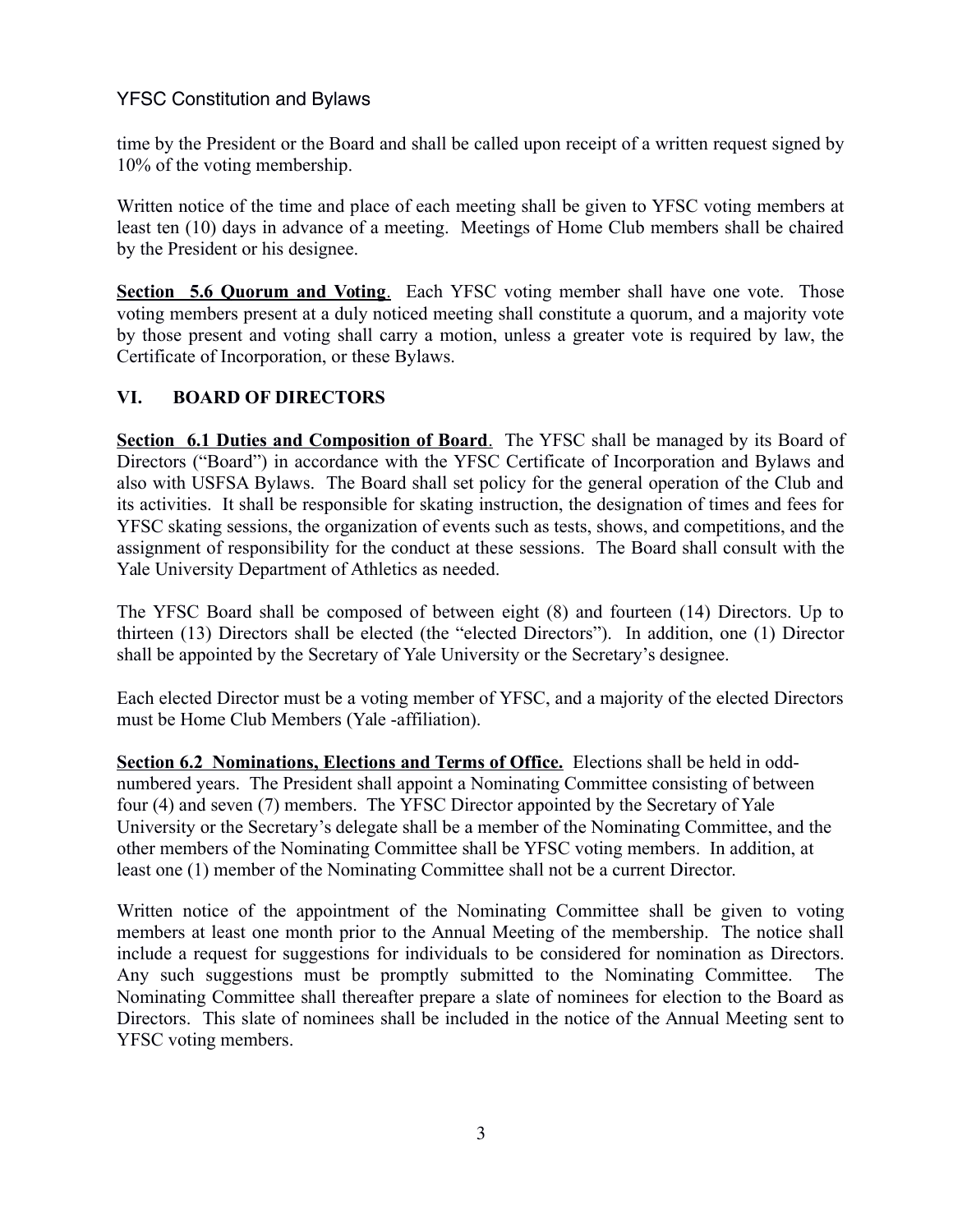At the Annual Meeting, the Chair of the Nominating Committee shall place in nomination the slate of nominees for election as Directors. Nominations shall be accepted from the floor. The Directors shall then be elected by ballot of YFSC voting members present at the meeting. The 13 nominees with the highest number of votes shall be elected, provided that if there are fewer than 13 nominees, all eligible individuals who are nominated shall be elected, and further provided that the composition of the Board meets the requirement that a majority of the Directors be Yaleaffiliated Home Club Members. If it does not, the Yale-affiliated individual with the next highest number of votes will replace the non-Yale-affiliated individual who would otherwise have been elected but had the least number of votes, and so forth, until a majority of the Directors are Yaleaffiliated Home Club Members, and further provided that, if in order to achieve a majority of Yale-affiliated directors, the size of the Board must be reduced below 13, the number of elected Directors shall be reduced to such number as shall result in a majority of Yale-affiliated Directors. Directors must be current members of YFSC and USFS before taking office.

The organizational meeting of the new Board is the first meeting of the Board following the election at the Annual Meeting, and shall be held no later than July  $15<sup>th</sup>$  of the same year. This meeting shall be convened by the outgoing President. The first order of business shall be the election of new officers from and by the new Board. The outgoing President shall then turn the meeting over to the new officers. Directors shall hold office until the organizational meeting following the next election.

**Section 6.3 Meetings of the Board.** Meetings of the Board shall be held in order to transact the business of the Board. Written notice stating the place, day and hour of the meeting shall be given to each Director between three (3) and fourteen (14) days before the meeting date. The purpose of the meeting shall be included in the notice.

Notice may be waived in writing by any Director either before or after the meeting. Attendance at any meeting by a Director shall be deemed to be a waiver of notice unless the Director attends to object to the transaction of business because the meeting is not lawfully convened and the Director does not thereafter vote for or assent to action taken at the meeting.

The presence of five (5) members of the Board at any properly called Board meeting shall be considered a quorum, and the act of a majority of those Directors present at any meeting at which there is a quorum shall be the act of the Board, unless the act of a greater number is required by law, the Certificate of Incorporation, or these Bylaws.

The conduct of meetings shall be in accordance with generally accepted parliamentary procedures (for example, *Robert's Rules of Order, Revised*).

Electronic meetings of the Board may also be held at the discretion of the President. Electronic meetings are subject to the same notice and quorum requirements as in-person meetings. However, a Director is deemed to be "present" for the purpose of determining quorum only if he or she participates in the meeting. A properly called electronic meeting shall be canceled at the request of any Director provided that the request is received before the announced date and time of the meeting.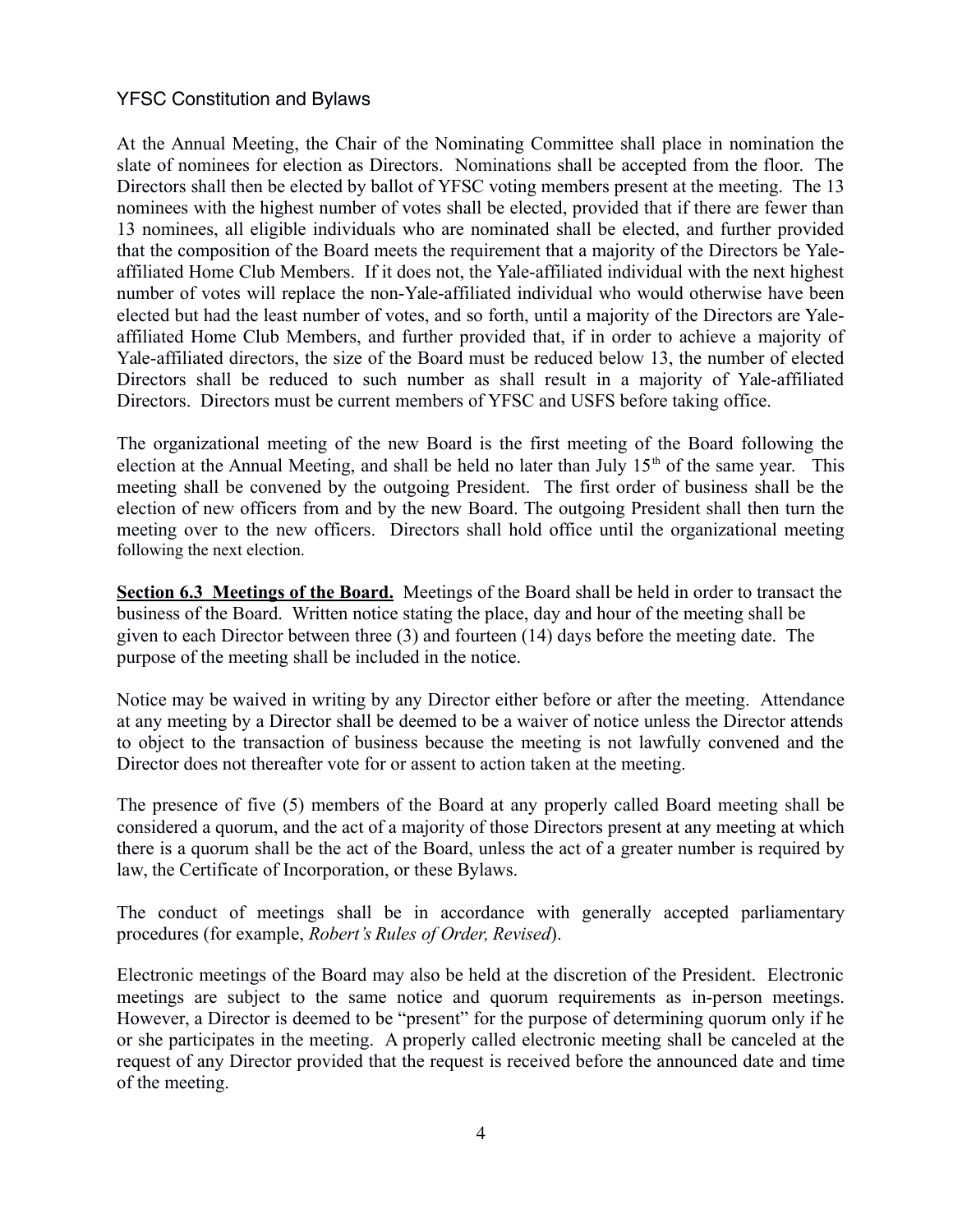**Section 6.4 Resignation, Removal and Vacancies.** Any Director may resign at any time by giving written notice to the President or the Secretary. The formal acceptance of such resignation shall not be necessary to make it effective. A resignation is effective when the notice is delivered unless the notice specifies a later effective date.

Any Elected Director may be removed with or without cause by majority vote of the Directors present and voting at a meeting at which a quorum is present. An elected Director may also be removed with or without cause by majority vote of the voting members present and voting at a meeting at which a quorum is present. The notice of any meeting at which removal will be considered, whether a meeting of the Board or of the voting members, must state that a purpose of the meeting is to consider the removal of the elected Director.

A vacancy on the Board may be filled for the unexpired portion of an elected Director's term by the Board at any time.

The Director appointed by the Secretary of Yale University or the Secretary's designee may be removed and replaced at any time and for any reason by the Secretary or the Secretary's designee.

If, by reason of the death, incapacity, resignation or removal of a Director or for any other reason, the number of Directors on the board falls below eight (8) or the Elected Directors who are Home Club Members (Yale Affiliation) do not constitute a majority of the Directors on the Board, the Board shall take prompt action to bring the number up to 8 and to restore the Yaleaffiliated majority. The validity of any action taken by the Board in the interim shall not be affected, provided that a majority of those elected Directors who are Home Club Members (Yale Affiliation) who are present at a meeting at which the action is taken or who voted on the action shall have approved.

#### **VII. OFFICERS AND DUTIES OF OFFICERS**

 **Section 7.1 Designation, Election, and Term**. The officers of YFSC shall consist of a President, one or more Vice-Presidents, Secretary, Treasurer, Membership Chairman, Test Chairman, and such other officers as the Board, in its discretion, may determine from time to time. Each officer shall be elected from among the Directors at its biennial organizational meeting and shall serve until the next organizational meeting. Terms of the officers shall coincide with terms of the directors.

**Section 7.2 Duties of Officers.** The **President** shall see that the YFSC's agreements with Yale University are carried out and shall preside at meetings. The President may appoint an officer to act as liaison between the YFSC and the Yale University Department of Athletics. The **Vice-Presidents** shall assist the President and officiate in his/her absence. The **Secretary** shall be responsible for notifying YFSC members of club activities and for keeping records of the activities and business of the club. The **Treasurer** shall keep the monies of the club in accordance with good financial procedures and shall pay legitimate bills of YFSC. The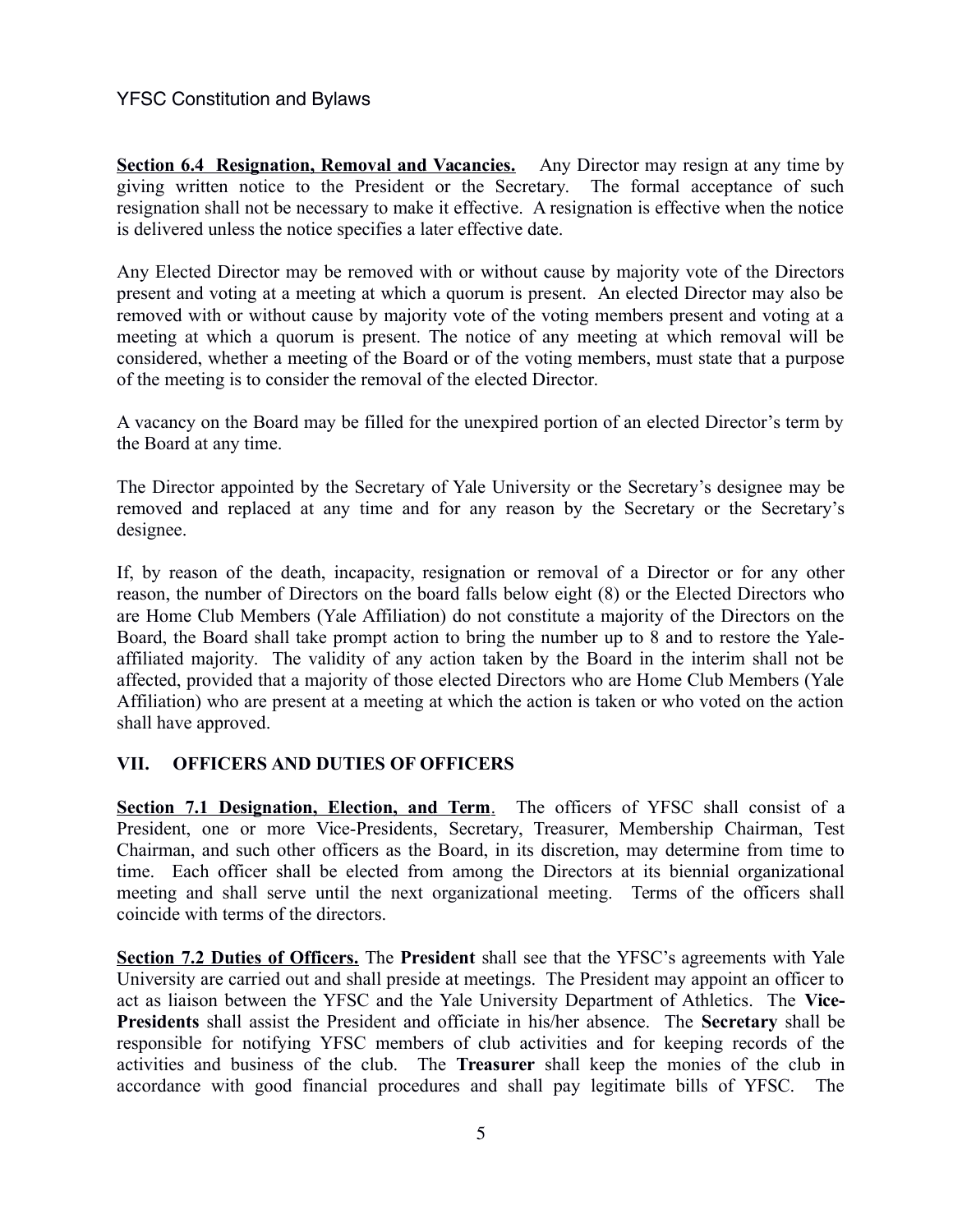**Membership Chairman** shall maintain membership records and mailing lists for YFSC and convey required membership data to the USFSA. The **Test Chairman** shall be responsible for arranging test sessions and keeping test results as well as all other duties as described in the current USFSA Rulebook. Officers will give written reports periodically, as needed. The **Conflict Resolution Officer** shall be responsible for hearing complaints of the members, investigating the complaint, and (if not resolved) bringing it to the Board.

**Section 7.3 Resignation, Removal, and Vacancies**. Any officer may resign from office at any time by giving written notice to the President or the Secretary. The formal acceptance of such resignation shall not be necessary to make it effective. A resignation is effective when the notice is delivered unless the notice specifies a later effect date.

Any officer may be removed by majority vote of the Directors at a meeting, a quorum being present, whenever, in the Board's sole judgment, the best interests of YFSC are served thereby.

A vacancy in any office may be filled for the unexpired portion of the term by the Board at any time.

## **VIII. CONFLICT RESOLUTION POLICY**

If any member of the Club has a complaint against another member of the Club for an infraction of any Bylaw, rule, policy or procedure of the Club, other than skating rules, they may file a complaint in writing to the Board of Directors of the Club. Such complaints will be investigated and resolved according to the Club's conflict resolution policy that the Club is required to adopt and have in effect in accordance with the Bylaws of USFSA.

## **IX. USFSA DELEGATES**

Appointed Delegates to the Governing Council of USFSA must be YFSC voting members and eligible according to USFSA rules.

## **X. TESTS and COMPETITIONS**

The YFSC shall aim to provide opportunities for instruction and practice for YFSC members interested in taking the tests or entering the competitions of the USFSA.

## **XI. AMENDMENTS**

These Bylaws may be amended by majority vote of those YFSC voting members present and voting at any properly called membership meeting, provided that notice of the general nature of the proposed amendments shall have been given to the voting membership at least one month in advance of that meeting, and provided that the Board of Directors shall have recommended the change(s).